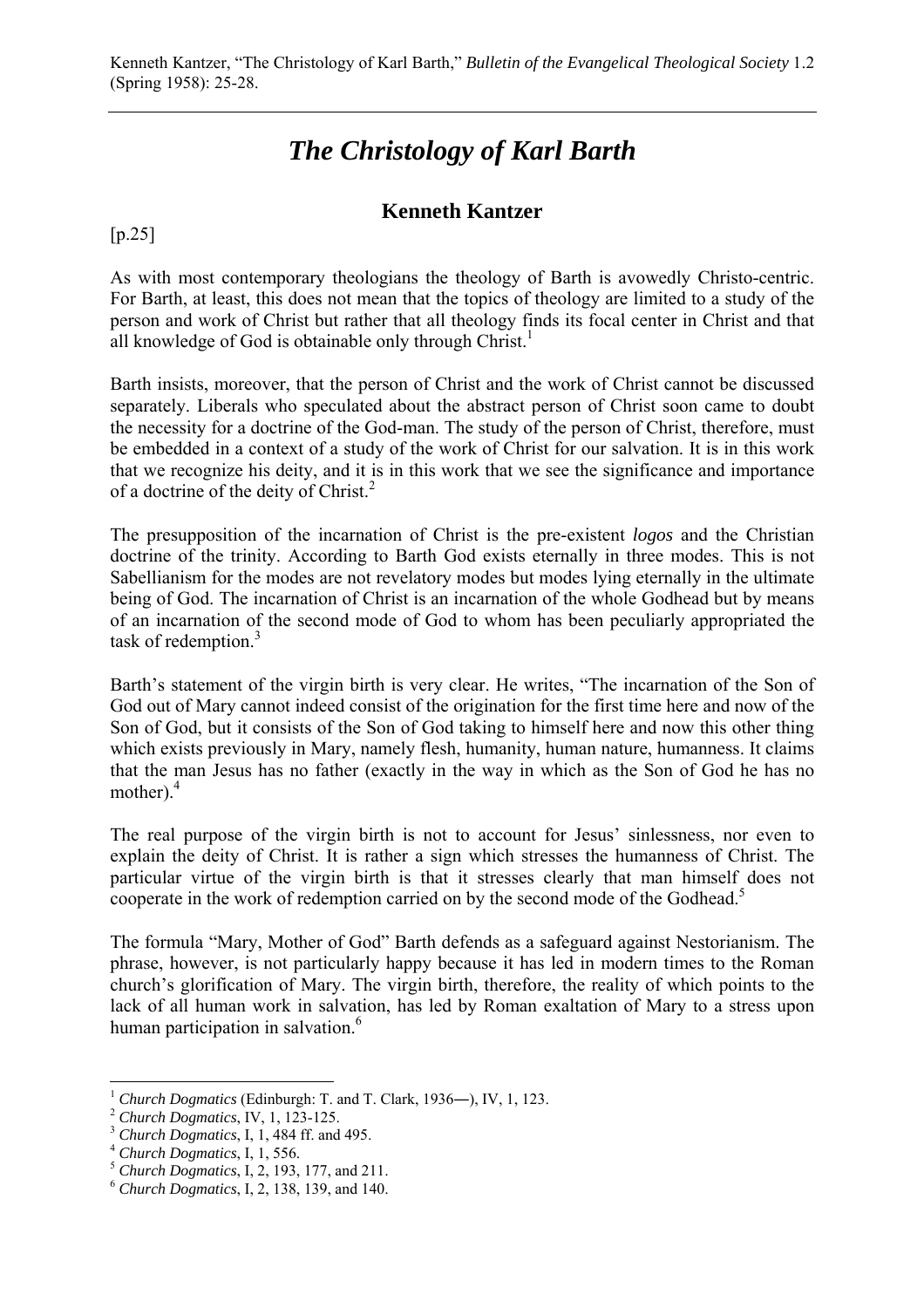The reality of the human nature of Christ is guaranteed by the virgin birth but also by the clear gospel record of the full humanity of Christ. All forms of Docetism and Apollinarianism Barth repudiates as doing less than justice to the Biblical records.<sup>7</sup> The humanity he ascribes to Jesus Christ, however, is no "speculative humanity." Man does not first figure out what is humanity and then discover Jesus Christ to be that thing, but he discovers in Jesus Christ what is really humanity.<sup>8</sup>

Barth's testimony to the sinlessness of Christ is somewhat ambiguous. In his early Romans Commentary he had declared that Jesus stood as a

[p.26]

sinner among sinners."<sup>9</sup> This is sharpened in his dogmatics to the explanation that in becoming flesh Jesus partook of a sinful human nature but that Jesus never actually sinned. As the eternal son of God sin is actually impossible to Christ.<sup>10</sup> In his most recent work this is further toned down to the "weakness" of sinful flesh. His sinlessness as the God-man, in any case, consisted of his overcoming the sinful fleshly nature which he had assumed. In spite of the reality of his temptation he refused to sin and by his death upon the cross in obedience to the will of the Father he triumphed over  $\sin^{11}$ 

The true divinity of Christ is affirmed again and again by Barth. Jesus is "very God of very God," he argues. He was possessed even in his earthly life, even as a baby of Bethlehem, even in his death on the cross, of all the divine attributes. Never at any moment did the person of Christ cease to be God or limit in any way the fullness of his deity.<sup>12</sup>

In endeavoring to unfold the interrelationships between the two natures of Christ, Barth argues that the New Testament statements on the divinity of Christ cannot possibly be interpreted in any sub-Chalcedonian fashion. They speak neither of a human being who subsequently was exalted to divinity (Ebionism) nor of one who appeared among us as the mere personification and symbol of a divine being (Docetism). Barth defends strongly the Niceano-Constantinopolitan and the later Chalcedonian formula setting forth two natures united in the one person of Christ. He rejects explicitly all the historic formal heresies in the ancient church. $^{13}$ 

In his discussion of the communication of the attributes of Christ he tries to hold a middle point between traditional Lutheranism and traditional Calvinism. Lutherans, he argues, are right on their main point that it is the divine and human Christ who is omnipresent but they are in constant danger of slipping into Eutychianism. Calvinists, on the other hand, are right in their main point that the natures are not to be confused, but they slip constantly into the danger of Nestorianism. The solution is to be found, so Barth avers, in the idea that the body

 $\overline{a}$ 

<sup>&</sup>lt;sup>7</sup> Church Dogmatics, I, 2, 172, ff.<br>
<sup>8</sup> Church Dogmatics, IV, 1, 131.<br>
<sup>9</sup> The Epistle to the Romans (London: Oxford University Press, 1933), 97.<br>
<sup>10</sup> Church Dogmatics, I, 2, 150 ff.<br>
<sup>11</sup> Church Dogmatics, IV, 1, 159,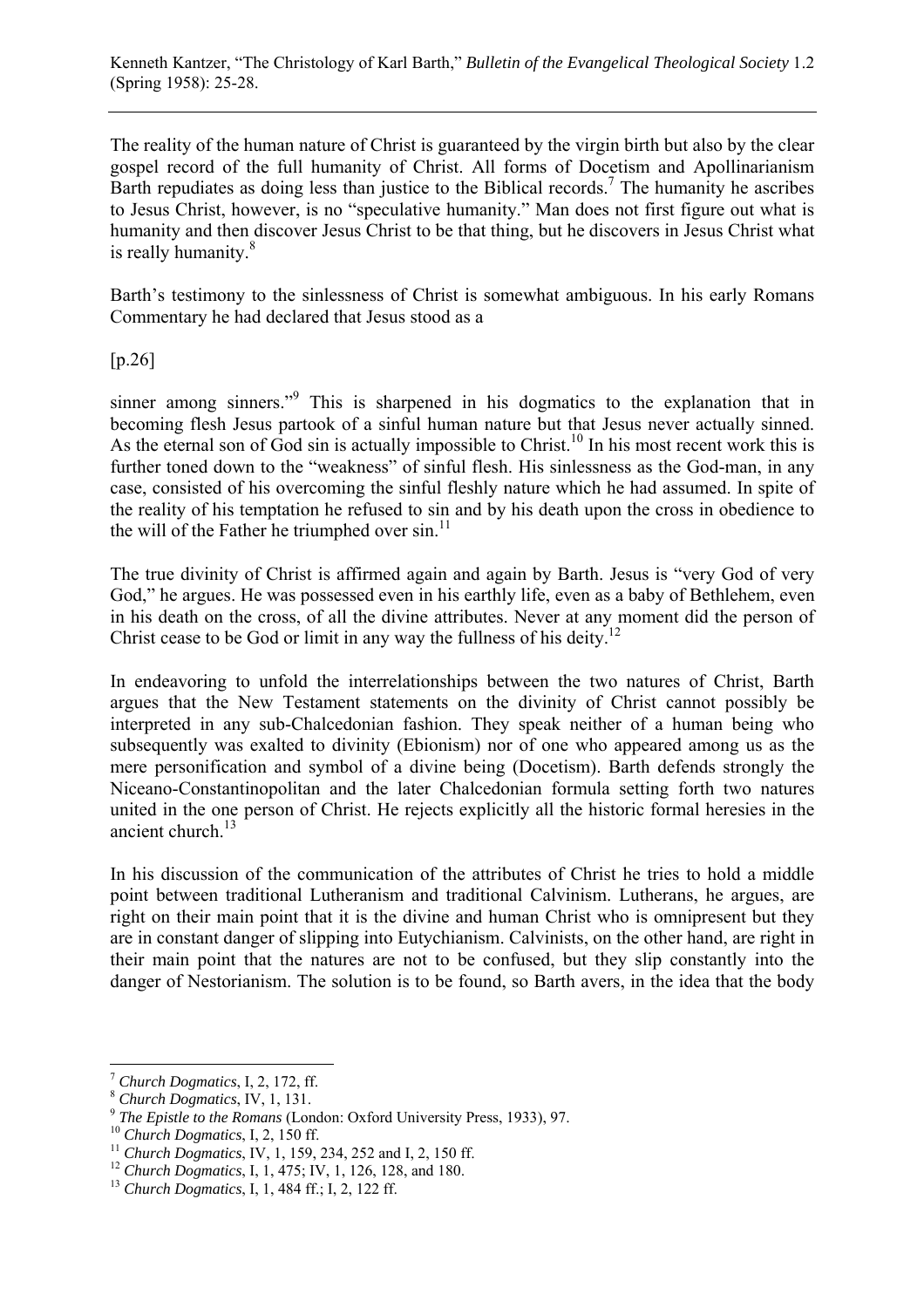of Christ is present everywhere but in a different sense from that in which the deity of Christ is omnipresent. Precisely what constitutes this difference Barth does not explain.<sup>14</sup>

Over the much mooted phrase "impersonal humanity," Barth passes favorable judgment. What is really intended here, he asserts, is soundly Biblical. The humanity of Christ in its individuality never existed except in personal conjunction with the eternal God. The Son of God became man must be interpreted the Son of God assumed human nature.<sup>15</sup>

As to the "extra-Calvinisticum" Barth feels that the controversy was really a tempest in a teapot. The Lutheran argument that the logos exists only in conjunction with the flesh is correct unless one means, as some Lutherans almost seem to say, that the humanity absorbs all the deity of Christ. The Calvinists were right when they said that the logos was not exhausted in the fleshly existence, but no Calvinist meant to deny that the whole logos is actually joined to human flesh.<sup>16</sup>

With respect to the "incognito" of Christ Barth affirmed that even in his becoming flesh God still remains hidden. We have in Christ God for us, not God as he is in himself. By some this is interpreted to mean that for Barth all our statements about Christ have no correspondence to objective reality. I interpret this only to be an extreme statement of the purely analogical nature of all human thought about God and that rational evidences are not an adequate ground of faith. $17$ 

## [p.27]

Though in his earlier works Barth makes disparaging statements about the importance of Christ's bodily resurrection,<sup>18</sup> in his *Church Dogmatics* he makes plain that he accepts a bodily resurrection on the third day. For him, the empty tomb is an historical fact, but belief in the deity of Christ is not grounded in the bodily resurrection as evidence or proof. The bodily resurrection, none-the-less, is significant because it is the sign that in Christ it is the everliving God who acts. Without the resurrection therefore the Christian would be without hope. $19$ 

The appearances of Christ continued for forty days just as the Biblical narrative reports. The details of Scripture are in some places contradictory and need not be accepted in full, but the witness of the gospel to a post-resurrection ministry of Christ must be accepted. These appearances are not spiritual or psychic, but neither are they explainable in the terms of modern physics. We are to accept the Biblical testimony as it stands, so Barth affirms, and we are not to speculate about details.<sup>20</sup>

 $\overline{a}$ 

<sup>&</sup>lt;sup>14</sup> Church Dogmatics, I, 2, 161 and 162; and II, 1, 488 ff.<br><sup>15</sup> Church Dogmatics, I, 2, 163 ff.<br><sup>16</sup> Church Dogmatics, I, 2, 168 ff. and IV, 1, 180.<br><sup>17</sup> Church Dogmatics, IV, 1, 176. This objective hiddenness of clarit merely subjective hiddenness to sinful men represents one of the crucial differences between Barth and classical Protestant orthodoxy. See Cornelius Van Til, *Has Karl Barth Become Orthodox?* (Philadelphia: The Presbyterian and Reformed Publishing Company, 1954), *passim*.<br><sup>18</sup> The Epistle to the Romans, 204; and The Resurrection of the Dead (New York: Fleming H. Revell, 1933), 135.<br><sup>19</sup> Church Dogmatics, I, 2, 182; and IV, 1, 3